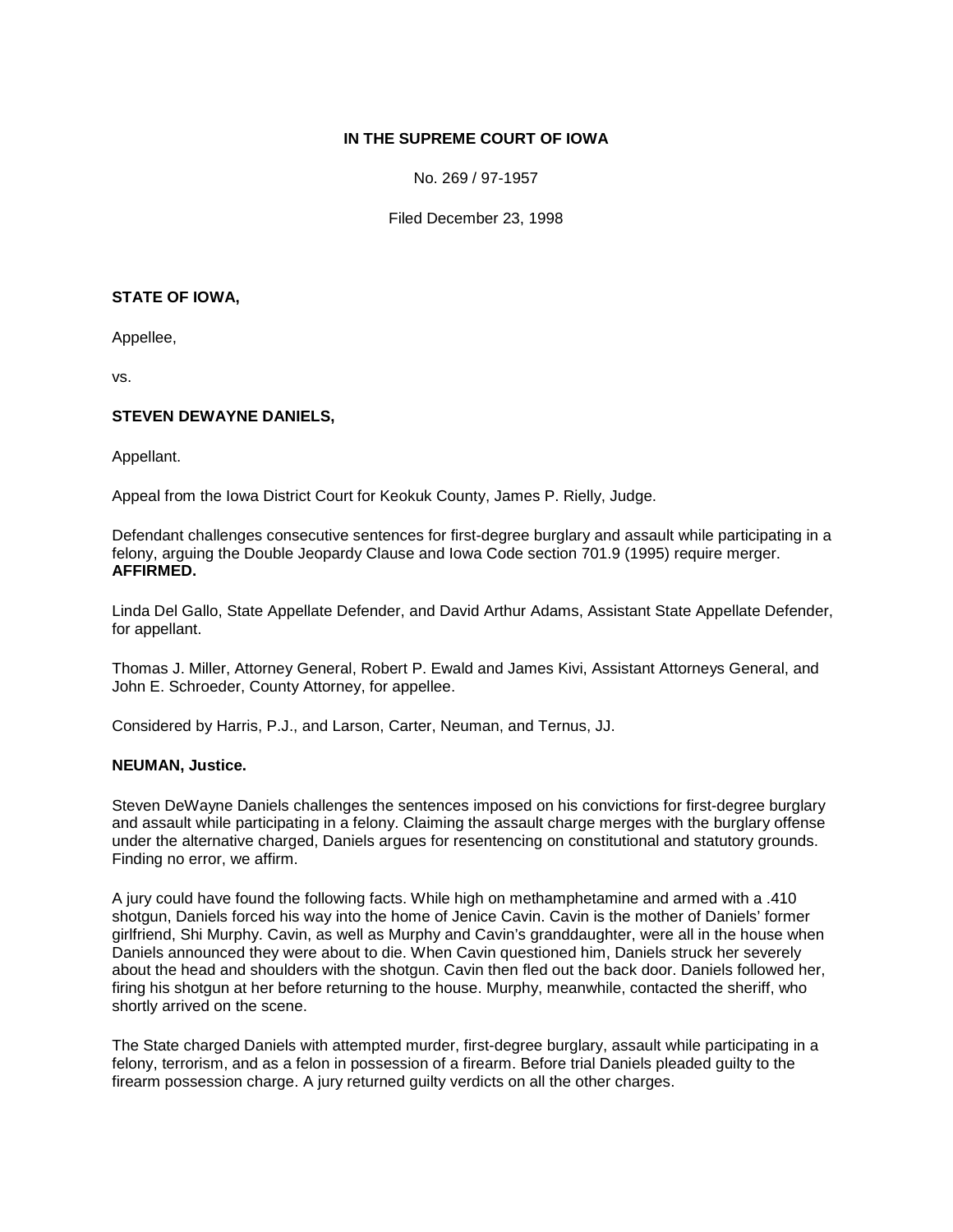On appeal Daniels challenges only the consecutive sentences entered on his convictions for first-degree burglary, *see* Iowa Code §§ 713.1, .3 (1995), and assault while participating in a felony, *see* Iowa Code § 708.3. He complains he has been punished twice for the same offense, in violation of the Double Jeopardy Clause of the United States Constitution and Iowa's merger statute. *See* U.S. Const. amend. V; Iowa Code § 701.9.

We review Daniels' constitutional claim de novo, his statutory claim at law. *State v. Perez*, 563 N.W.2d 625, 627 (Iowa 1997).

I. In several recent cases this court has observed that our merger statute, Iowa Code section 701.9, codifies the protection from cumulative punishment secured by the Double Jeopardy Clause of the United States Constitution. *See, e.g., State v. Anderson*, 565 N.W.2d 340, 344 (Iowa 1997); *State v. Halliburton*, 539 N.W.2d 339, 344 (Iowa 1995); *State v. Gallup*, 500 N.W.2d 437, 445 (Iowa 1993). By its terms, the merger statute protects a person from conviction "of a public offense which is necessarily included in another public offense of which the person is convicted." Iowa Code § 701.9. If a jury returns a verdict conflicting with this statute, the court must enter judgment on the greater offense only. *Id.*; *see*  Iowa R. Crim. P. 6(2) (defendant may be convicted of offense charged, or an included offense, but not both).

The merger statute, like its constitutional counterpart, operates as a check on the courts, not the legislature. *Perez*, 563 N.W.2d at 627. "[L]egislatures are not constrained by the Double Jeopardy Clause from defining crimes and fixing punishments." *Id.* Iowa Code section 701.9 merely "prevents a court from imposing a greater punishment than the legislature intended." *Halliburton*, 539 N.W.2d at 344.

Legislative intent to impose multiple punishment, when more than one offense is charged from a single incident, may be discerned from the plain text of the pertinent statutes. *Perez*, 563 N.W.2d at 628. Here, however, the parties' dispute centers on application of the familiar "legal elements test." Application of the test involves comparing the elements of the two offenses to see "whether it is possible to commit the greater offense without also committing the lesser offense." *Halliburton*, 539 N.W.2d at 344. If one of the crimes may be committed in alternate ways, "the alternative submitted to the jury controls" the comparison. *Anderson*, 565 N.W.2d at 344. Pertinent to this appeal, Iowa Code section 713.1 defines burglary to include unlawful entry with intent to commit "a felony, assault, or theft." First-degree burglary, defined by section 713.3, may be established by proof that the burglary occurred at an occupied structure, or while the burglar possessed an incendiary device or dangerous weapon, or if the burglar intentionally or recklessly inflicted bodily injury on one of the occupants.

II. Daniels argues that it is impossible to commit first-degree burglary, instructed under the "intent to commit an assault" alternative, without also committing assault while participating in a felony where burglary is the predicate felony. He claims the elements of each offense are identical. The State counters that the elements do not match up because first-degree burglary requires proof of unlawful entry into an occupied structure plus *intent* to commit an assault; assault while participating in a felony requires proof of *actual assault*.

A comparison of the instructions submitted to the jury furnishes persuasive support for the State's argument. The court explained the essential elements of the crimes this way:

> 1. On or about the 22nd day of January, 1996, the defendant entered the residence of Dan and

First-Degree Burglary

Assault While Participating in a Felony

1. On or about the 22nd day of January, 1996, the defendant participated in the crime of Burglary in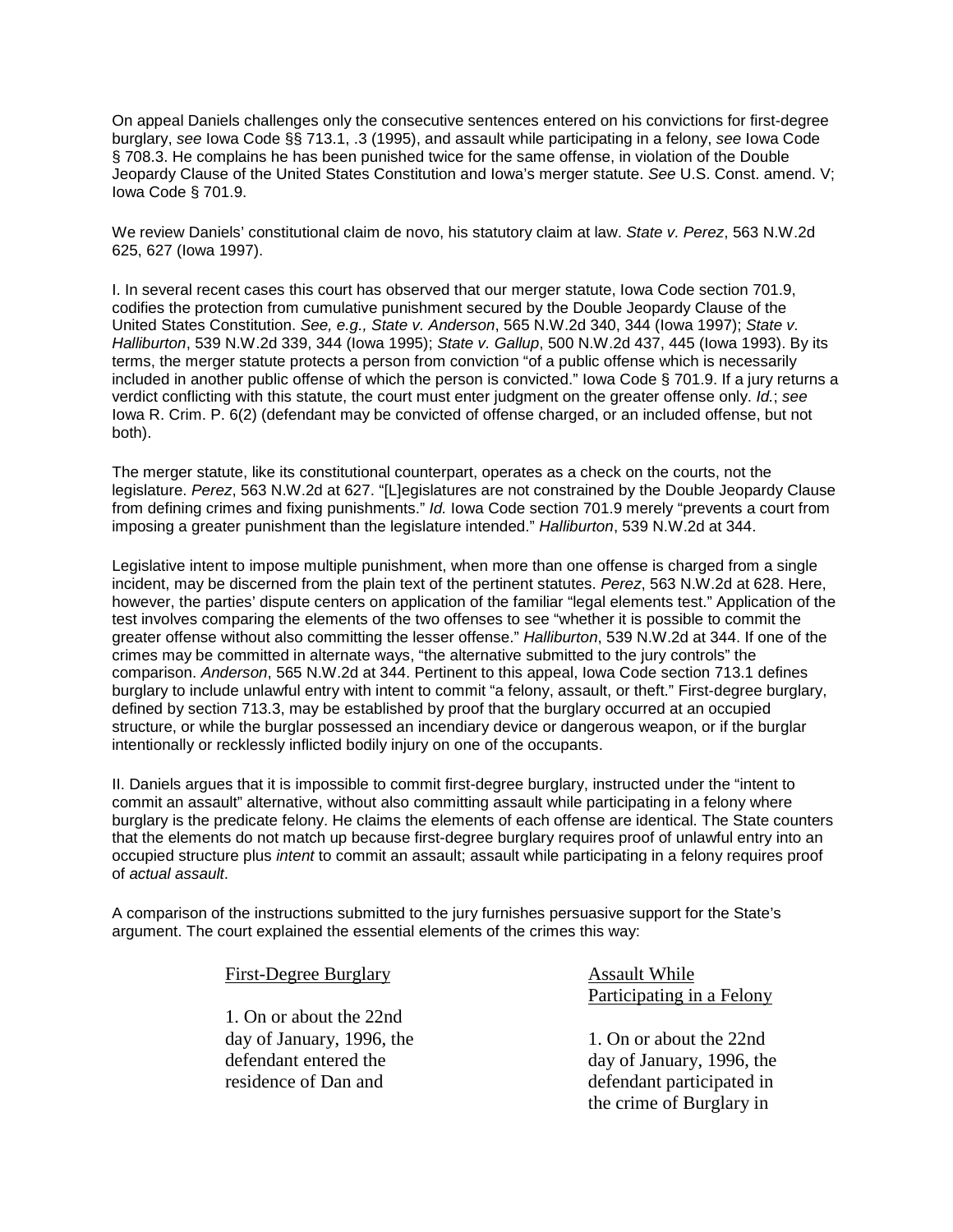Jenice Cavin.

2. The Cavin residence was an occupied structure as defined in Instruction No. 19.

3. Persons were present in the occupied structure.

4. The defendant did not have permission or authority to enter into the Cavin residence.

5. The defendant did so *with the specific intent to commit an assault.*

6. During the incident the defendant possessed a dangerous weapon.

the Fist Degree, as defined in Instruction No. 18.

2. While he participated, he *committed an assault* on Jenice Cavin, as defined in Instruction No. 26.

(Emphasis added.) The court also gave the following definition of assault:

Assault is committed when a person does an act which is meant to cause pain or injury, result in physical contact which will be insulting or offensive or place another person in fear of immediate physical contact which will be painful, injurious, insulting or offensive to another person, when coupled with apparent ability to do the act.

Juxtaposing the two crimes, it appears plain to us that assault while participating in a felony contains an element not essential to proof of first-degree burglary, that is, commission of an assault. In other words, it is possible to commit first-degree burglary, under the intent-to-assault alternative, without actually assaulting someone. *See State v. McNitt*, 451 N.W.2d 824, 825 (Iowa 1990) (applying the "impossibility test" articulated in *State v. Jeffries*, 430 N.W.2d 728, 740 (Iowa 1988)). As the State rightfully notes, this would occur if a person broke into a house with the intent of assaulting the occupant but then, before completing the assault, abandoned the enterprise.

We thus hold that assault while participating in a felony is not a lesser included offense of first-degree burglary under the intent-to-assault alternative. Our conclusion is fortified by comparing this case to *State v. Hernandez*, 538 N.W.2d 884 (Iowa App. 1995). There the defendant was charged with burglary in the first degree under the "intentionally or recklessly inflicts bodily injury" alternative. *Hernande*z*,* 538 N.W.2d at 888. Our court of appeals concluded that the companion crime of assault while participating in a felony was a lesser included offense under that scenario because it is impossible to commit the former crime without also committing the latter. *Id.*

The factual scenario before us differs from *Hernandez*, but the controlling legal principle is the same. The record establishes that Daniels forcibly entered the Cavin residence with the intent to assault one or more of its occupants. This constituted proof of burglary. While committing that felony, Daniels assaulted Jenice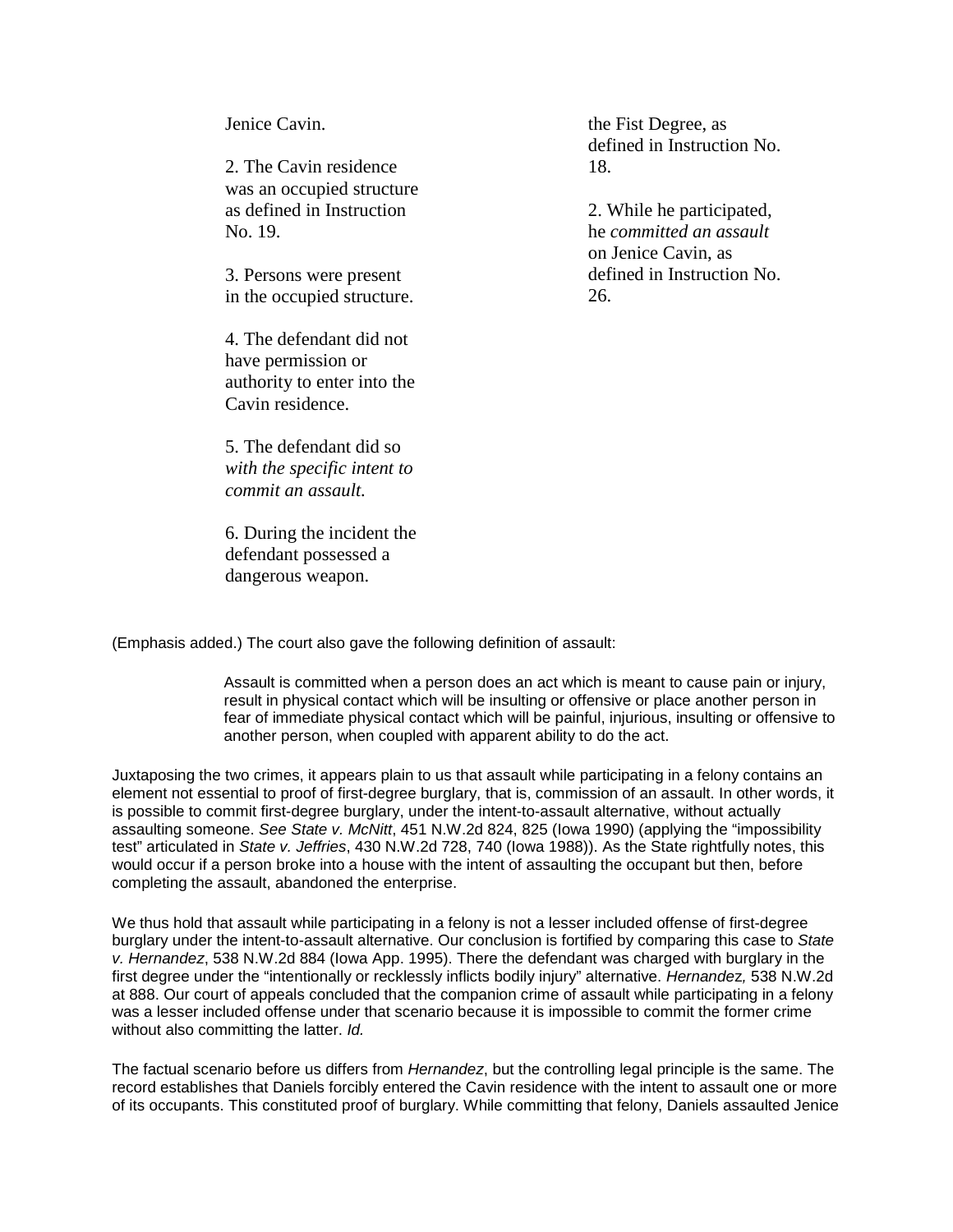Cavin. These facts furnished proof of a second crime. Yet the second crime, assault, is not necessarily included in the first crime, burglary. *Cf. State v. Mead*, 318 N.W.2d 440, 446 (Iowa 1982) (burglary not a lesser included offense of assault while participating in a felony because conviction of assault not dependent on successful completion of burglary).

Because Daniels has not shown double punishment for the same offense or, correspondingly, violation of our merger statute, his claim of illegal sentence must fail.

# **AFFIRMED.**

All justices concur except Carter, J., who concurs specially.

# **CARTER, Justice (concurring specially).**

I concur with the opinion of the court that Daniels has shown no right to relief based on double jeopardy grounds or on section 701.9. I write separately to express my belief that this court's approach to the double-punishment issue needs to be revised. As our opinion in *State v. Perez*, 563 N.W.2d 625, 627 (Iowa 1997), correctly notes, the Double Jeopardy Clause prohibits successive prosecutions for the same offense and does not directly apply to multiple convictions and punishments in the same prosecution. After the decisions in *Missouri v. Hunter*, 459 U.S. 359, 106 S. Ct. 673, 74 L. Ed. 2d 535 (1983), and *Garrett v. United States,* 471 U.S. 773, 105 S. Ct. 2407, 85 L. Ed. 2d 764 (1985), there is virtually no federal constitutional limitation against multiple conviction and punishments on separately charged counts in the same prosecution. Under these Supreme Court decisions, the question of what punishments are constitutionally permissible is no different from the question of what punishments the legislature intended to be imposed. *See State v. McKettrick*, 480 N.W.2d 52, 57 (Iowa 1992).

Unfortunately, some of the language used by this court in applying the constitutional law to statutory claims under section 701.9 has been inaccurate and confusing. Foremost in the confusion is a misguided two-step analysis described as follows in *State v. Halliburton*, 539 N.W.2d 339, 344 (Iowa 1995):

> In detecting legislative intent, we first decide whether the crimes meet the legal elements test for lesser included offenses. If they do, we then study whether the legislature intended multiple punishments for both offenses.

### (Citations omitted.)

Although *Garrett* makes clear that the included offense test of *Blockburger v. United States*, 284 U.S. 299, 52 S. Ct. 180, 76 L. Ed. 2d 306 (1932), "is not controlling when the legislative intent is clear from the face of the statute or legislative history, *Garrett*, 471 U.S. at 777-78, 105 S. Ct. at 2410-11, 85 L. Ed. 2d at 770-71, there are no proscriptions in the *Garrett* or *Hunter* cases that preclude a state legislature from adopting the *Blockburger* included offense rule as a legislative prohibition against double punishment[.\[1\]](http://www.iowacourts.gov/About_the_Courts/Supreme_Court/Supreme_Court_Opinions/Recent_Opinions/19981223/97-1957.asp?Printable=true#fn1) That is what our legislature has done by enacting section 701.9. Section 701.9 is a general statute that governs all crimes contained in our criminal code. Consequently, *all* included offenses meeting the *Blockburger* analysis must be merged within the greater offense because this is the intent of the legislature as expressed in that statute.

The two-step analysis that this court has been applying improperly allows included offenses under the *Blockburger* test to be separately punished based on this court's intuitive conclusions concerning a presumed legislative intent. This is an unwarranted judicial abrogation of the clear directive contained in section 701.9[.\[2\]](http://www.iowacourts.gov/About_the_Courts/Supreme_Court/Supreme_Court_Opinions/Recent_Opinions/19981223/97-1957.asp?Printable=true#fn2)

### **NOTES:**